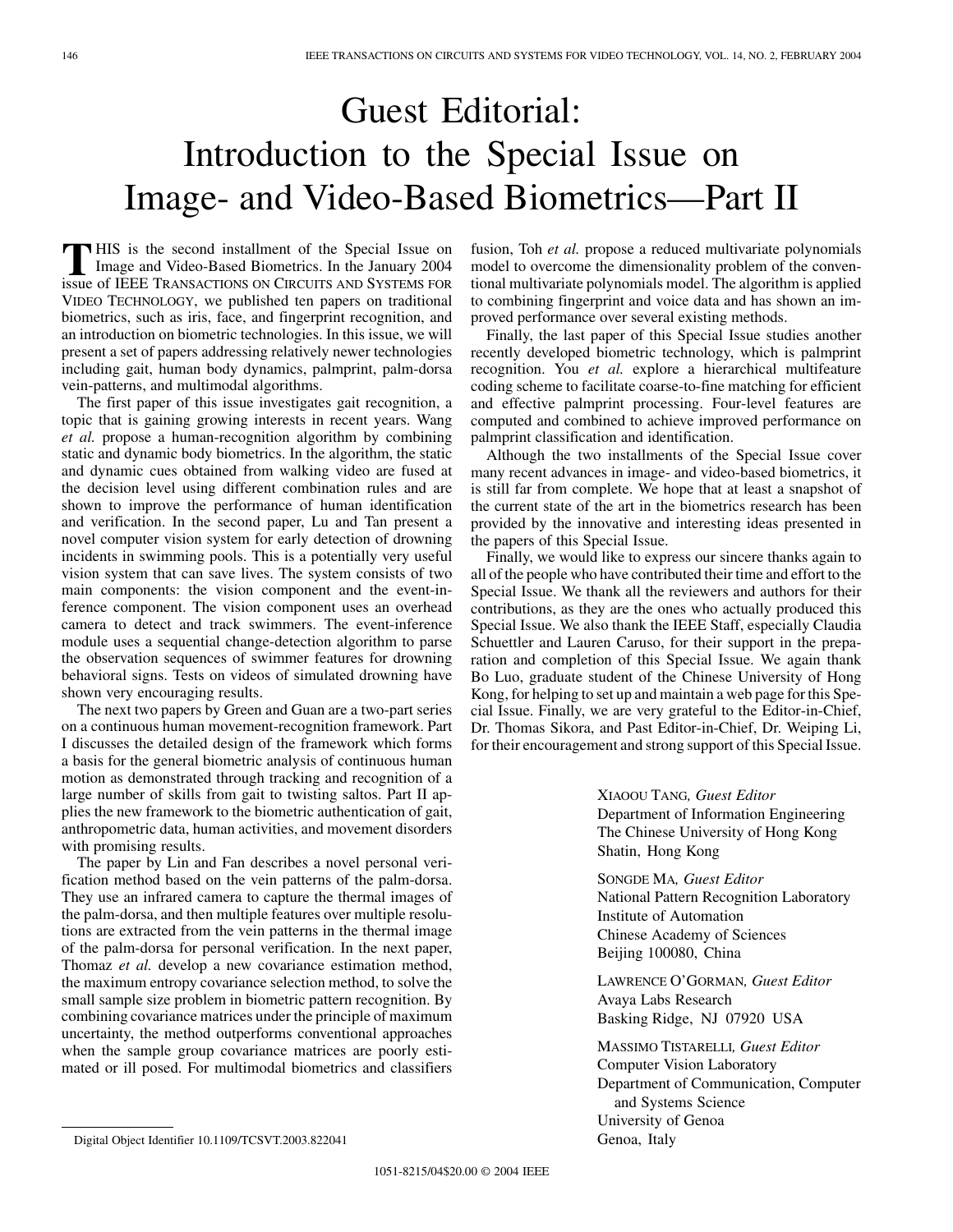

**Xiaoou Tang** (S'93–M'96–SM'02) received the B.S. degree from the University of Science and Technology of China, Hefei, in 1990, the M.S. degree from the University of Rochester, Rochester, NY, 1991, and the Ph.D. degree from the Massachusetts Institute of Technology, Cambridge, in 1996.

He is currently an Associate Professor and the founding director of the Multimedia Lab in the Department of Information Engineering, The Chinese University of Hong Kong. His research interests include video processing and pattern recognition.



**Songde Ma** (SM'91) received the B.S. degree from Tsinghua University, Beijing, China, in 1968 and the Ph.D. and "Doctorat d'Etat es Science" degrees from the University of Paris 6, Paris, France, in 1983 and 1986, respectively.

He was an Invited Researcher with the Computer Vision Laboratory, University of Maryland, College Park, in 1983. He was a Researcher with the Robot Vision Laboratory, INRIA, France in 1984–1986. Since 1986, he has been a Research Professor with the National Pattern Recognition Laboratory, Institute of Automation, Chinese Academy of Sciences. He was the President of the Institute of Automation of Chinese Academy of Sciences in 1996–2000. He has been the Vice-Minister of the Ministry of Science and Technology (MOST) of China since April 2000. His research interests include computer vision, computer graphics, robotics, and neural computing.



**Lawrence O'Gorman** (S'77–M'78–SM'93–F'97) received the B.A.Sc. degree from the University of Ottawa, Ottawa, ON, Canada, the M.S. degree from the University of Washington, Seattle, and the Ph.D. degree from Carnegie Mellon University, Pittsburgh, PA, all in electrical engineering.

He is a Distinguished Member of Technical Staff at Avaya Labs Research, where he works in areas of security and signal processing. Before this, he was Chief Scientist of Veridicom, and prior to that he was a Distinguished Member of Technical Staff at Bell Laboratories. He has written over 50 technical papers, several book chapters, and three books. He holds over 15 patents and is a contributor to four biometrics and security standards.

Dr. O'Gorman is a Fellow of the International Association for Pattern Recognition. In 1996, he won an R&D 100 Award and the Best Industrial Paper Award at the International Conference for Pattern Recognition. He is on the Editorial Boards of four journals and is a member of several technical committees.